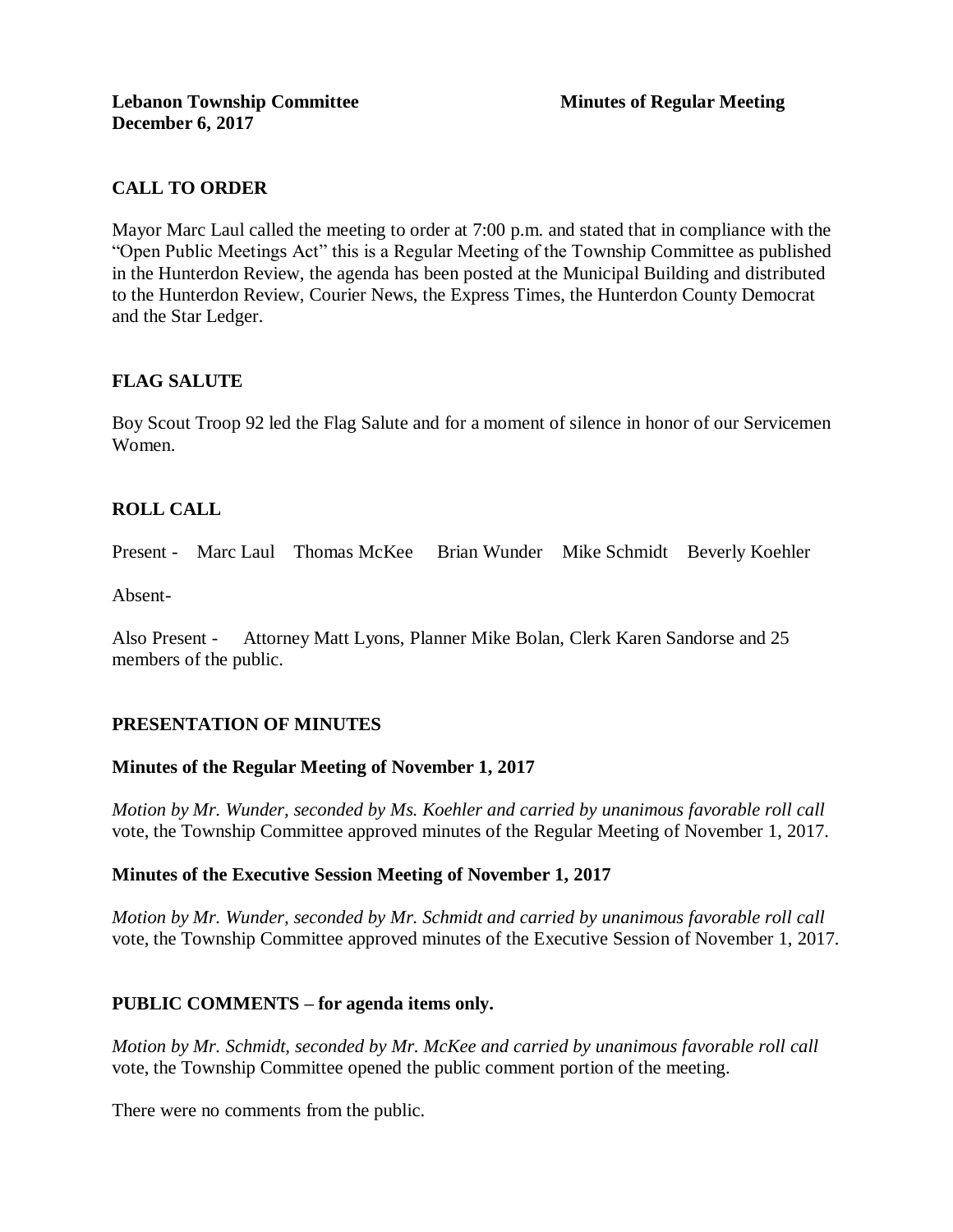LTCM 12/06/2017 Page 2 of 12

*Motion by Ms. Koehler, seconded by Mr. Wunder and carried by unanimous favorable roll call*  vote, the Township Committee closed the public comment portion of the meeting.

### **ORDINANCES**

### **Public Hearing**

### **Ordinance No. 2017-07 - Zoning**

*Motion by Mr. Schmidt, seconded by Ms. Koehler and carried by unanimous favorable roll call*  vote, the public hearing for Ordinance No. 2017-07 was opened.

There were no comments from the public

*Motion by Mr. Wunder, seconded by Ms. Koehler and carried by unanimous favorable roll call*  vote, the public hearing for Ordinance No. 2017-07 was closed.

*Motion by Mr. Schmidt, seconded by Ms. Koehler and carried by favorable roll call vote, the* Township Committee adopted Ordinance No. 2017-07 as written below

# TOWNSHIP OF LEBANON COUNTY OF HUNTERDON ORDINANCE NO. 2017-07 AN ORDINANCE TO AMEND THE REVISED GENERAL ORDINANCE OF THE TOWNSHIP OF LEBANON, COUNTY OF HUNTERDON, STATE OF NEW JERSEY, AND MORE SPECIFICALLY CHAPTER 400( Zoning)

BE IT ORDAINED, by the Township Committee of the Township of Lebanon, in the County of Hunterdon and State of New Jersey that:

 Section 1. Section 51 of Chapter 400, (Ordinance 400-51), entitled "Expansion of nonconforming single-family dwellings located on nonconforming lots", is hereby amended to read as follows:

 Any existing nonconforming single family detached dwelling which exists as of the enactment of this chapter may be expanded without violating this chapter, and without requiring a variance, where the lot on which the dwelling is located meets all applicable lot area, lot frontage, and lot width requirements for the zone, and where the proposed expansion meets all applicable yard requirements, and will not otherwise increase or expand the nonconformity of the existing dwelling**. A variance will not be required in the case where a new roof to replace an existing roof on an existing single family detached dwelling, where the height of the proposed new roof will comply with the height requirements for the zone, will not increase or otherwise alter the existing building envelope of the dwelling, and where no additional living space is proposed.** 

Section 2. This ordinance shall take effect following passage and publication in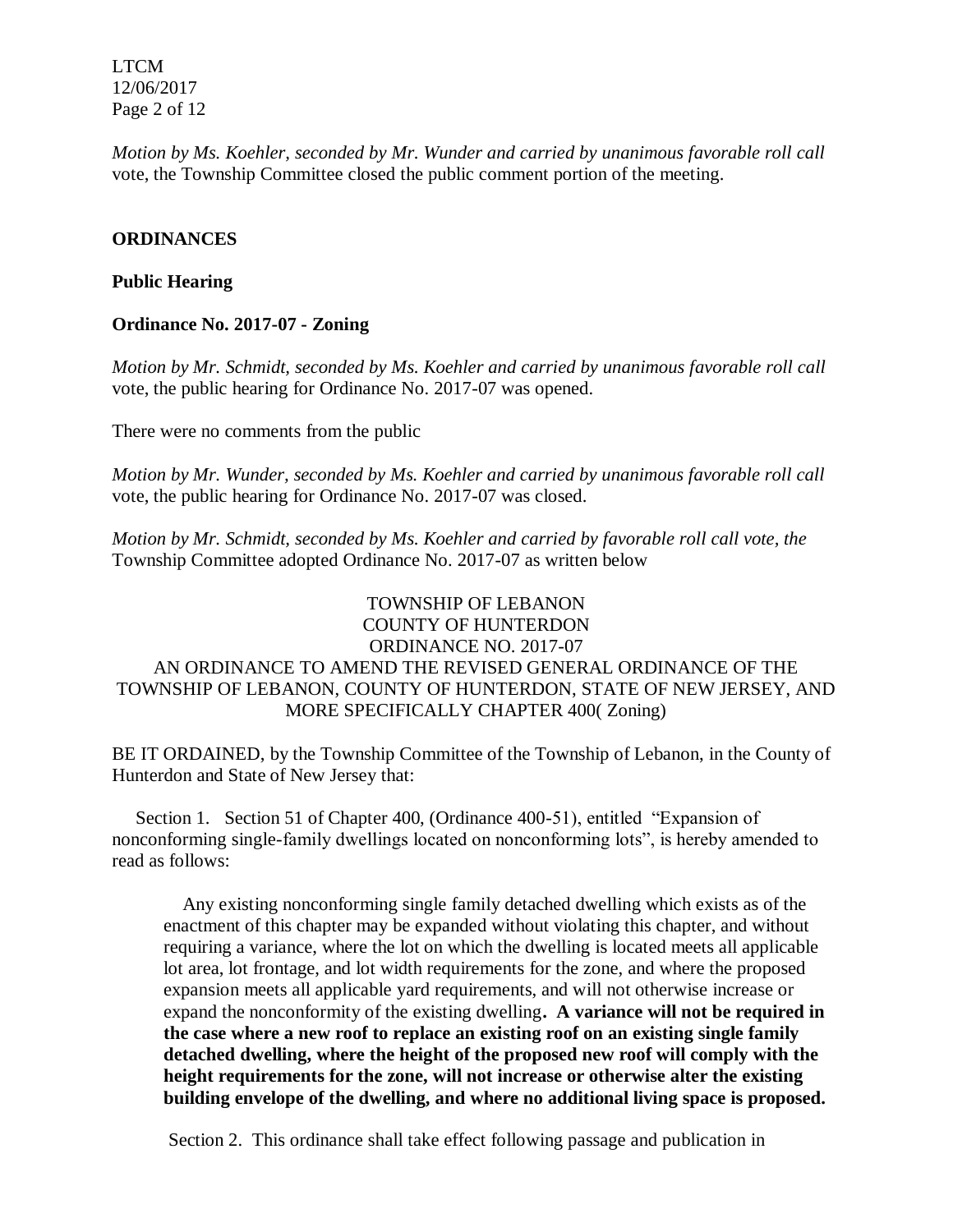LTCM 12/06/2017 Page 3 of 12

accordance with the laws of the State of New Jersey.

### **Public Hearing**

#### **Ordinance No. 2017-08 - Zoning**

*Motion by Mr. McKee, seconded by Ms. Koehler and carried by unanimous favorable roll call* vote, the public hearing for Ordinance No. 2017-08 was opened.

There were no comments from the public

*Motion by Ms. Koehler, seconded by Mr. Schmidt and carried by unanimous favorable roll call*  vote, the public hearing for Ordinance No. 2017-08 was closed.

*Motion by Ms. Koehler, seconded by Mr. McKee and carried by unanimous favorable roll call*  vote, the Township Committee adopted Ordinance No. 2017-08 as written below.

TOWNSHIP OF LEBANON COUNTY OF HUNTERDON ORDINANCE NO. 2017-08 AN ORDINANCE TO AMEND THE REVISED GENERAL ORDINANCE OF THE TOWNSHIP OF LEBANON, COUNTY OF HUNTERDON, STATE OF NEW JERSEY, AND MORE SPECIFICALLY CHAPTER 400( Zoning)

BE IT ORDAINED, by the Township Committee of the Township of Lebanon, in the County of Hunterdon and State of New Jersey that:

 Section 1. Section 52 of Chapter 400, (Ordinance 400-52), entitled "Addition to single family dwellings on undersized lots" is hereby amended to read as follows:

 An addition to a single family detached dwelling may be erected on a lot which does not meet the applicable lot area requirement without violating this chapter and without requiring a variance, where both the existing dwelling and the proposed addition to the dwelling meet all applicable yard requirements for the zone, and the only nonconformity is the deficiency in lot area. A variance will not be required in the case where a new roof to replace an existing roof on an existing single family detached dwelling, where the height of the proposed new roof will comply with the height requirements for the zone, will not increase or otherwise alter the existing building envelope of the dwelling, and where no additional living space is proposed.

 Section 2. This ordinance shall take effect following passage and publication in accordance with the laws of the State of New Jersey.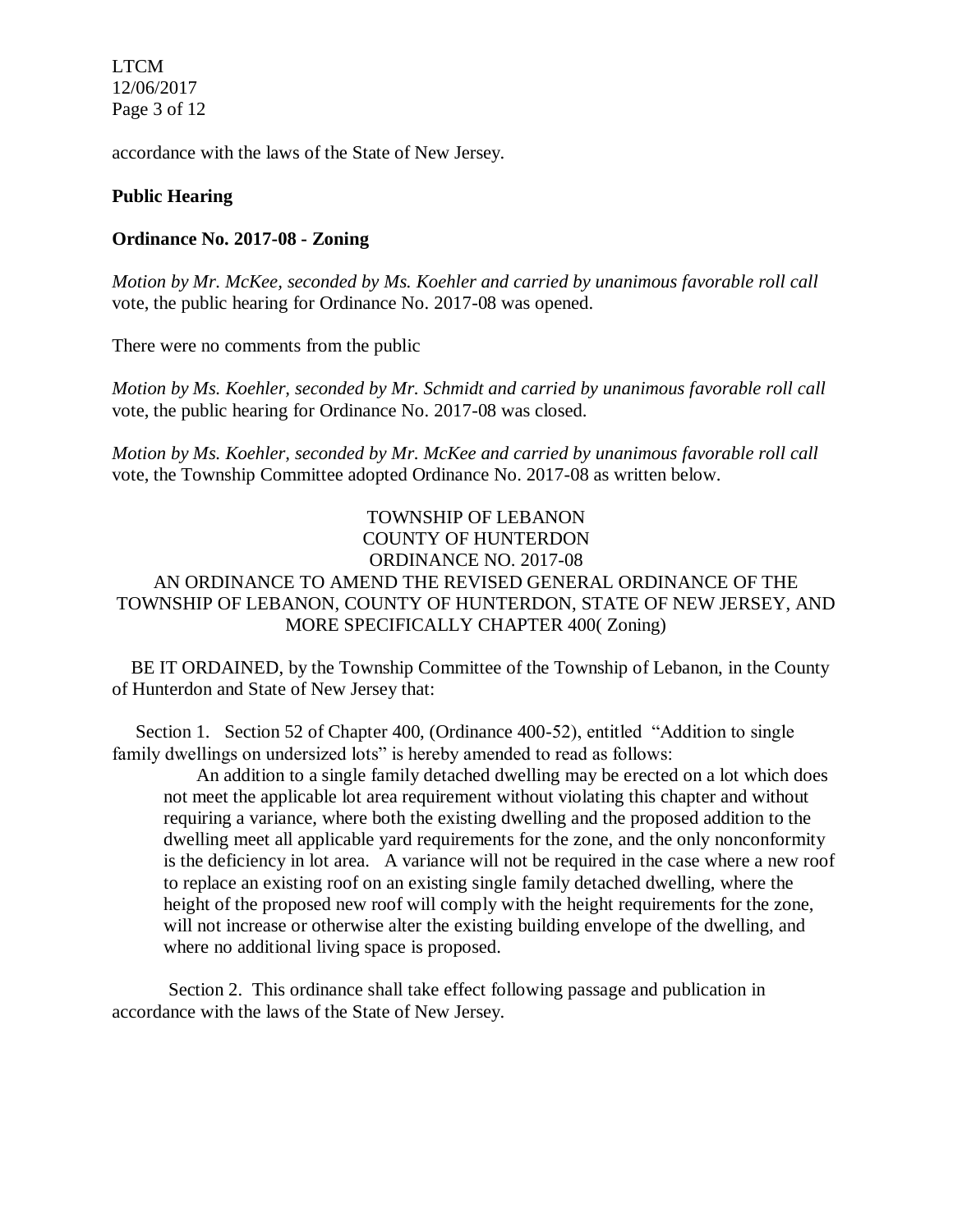LTCM 12/06/2017 Page 4 of 12

# **Public Hearing**

# LEBANON TOWNSHIP OPEN SPACE AND RECREATION PLAN DECEMBER 2017

Attorney Lyons stated that the Open Space and Recreation Plan falls under the jurisdiction of the Planning Board and adopted by the same. The Township Committee does not have the authority to alter, amend or revise the OSRP.

*Motion by Ms. Koehler, seconded by Mr. Schmidt and carried by unanimous favorable roll call*  vote, the public hearing for the Open Space and Recreation Plan was opened.

Planner Mike Bolan stated that the Open Space and Recreation Plan is one of the elements of the Master Plan. It is an optional component of the Master Plan except for when a municipality wants to apply for Green Acres Planning Incentive Grants. Planner Bolan provided an overview of the contents of the OSRP.

Ms. Lisa Stanski asked about a comment made by Planner Bolan on the expansion of the Memorial Park. Planner Bolan said that there is a plan for Memorial Park and there are additional facilities and fields that can be constructed.

*Motion by Mr. Wunder, seconded by Ms. Koehler and carried by unanimous favorable roll call*  vote, the public hearing for the Open Space and Recreation Plan was closed.

Planner Bolan left the meeting.

### **RESOLUTIONS**

### **Resolution No. 111-2017 - Interlocal Services Agreement/Construction Code Enforcement**

*Motion by Mr. Wunder, seconded by Mr. McKee and carried by unanimous favorable roll call vote,* the Township Committee approved Resolution No. 111-2017 as written below.

TOWNSHIP OF LEBANON COUNTY OF HUNTERDON STATE OF NEW JERSEY RESOLUTION NO. 111-2017 RESOLUTION OF THE TOWNSHIP COMMITTEE OF THE TOWNSHIP OF LEBANON, COUNTY OF HUNTERDON, STATE OF NEW JERSEY, AUTHORIZING AN INTERLOCAL SERVICES AGREEMENT WITH THE TOWNSHIP OF TEWKSBURY AND THE BOROUGH OF CALIFON

WHEREAS, the Township of Lebanon, the Township of Tewksbury and the Borough of Califon have previously entered into a valid Interlocal Services Agreement for the provision of State Uniform Construction Code Enforcement Services by the Township of Tewksbury; and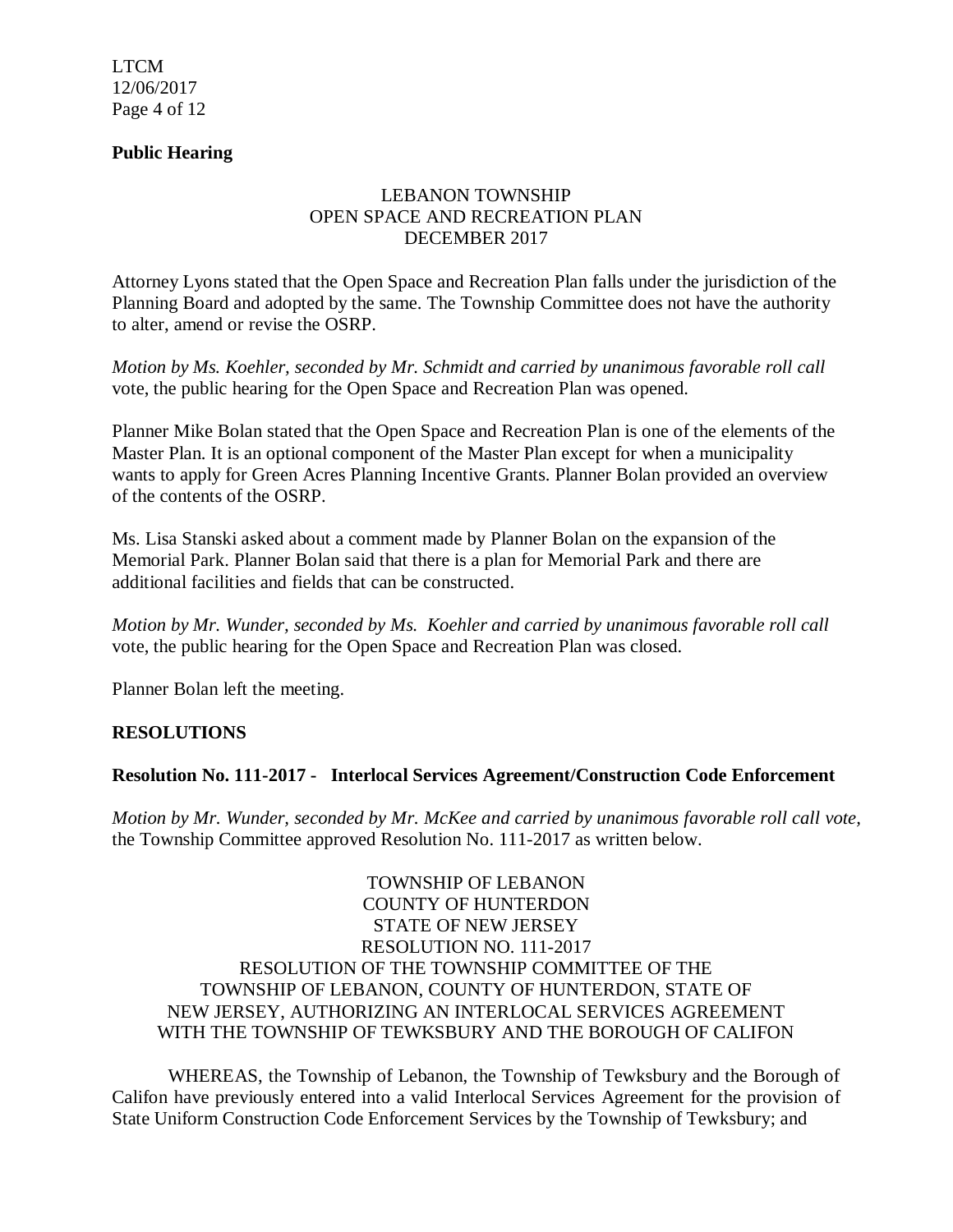LTCM 12/06/2017 Page 5 of 12

WHEREAS, the aforesaid municipalities have concluded that it would be in their best interests to extend this agreement prior to its expiration; and

WHEREAS, the agreement, in the form attached hereto, which sets forth the terms and conditions of the provision of the services and has been reviewed and approved by the Township of Lebanon Attorney.

NOW, THEREFORE, BE IT RESOLVED by the Township Committee of the Township of Lebanon, County of Hunterdon, State of New Jersey, that the Mayor and Municipal Clerk are hereby authorized and directed to execute the attached Agreement with the Township of Tewksbury and the Borough of Califon.

BE IT FURTHER RESOLVED, that this Resolution shall take effect immediately upon adoption.

#### **Resolution No. 112-2017 - Redemption of Tax Sale Certificate #201707**

*Motion by Mr. Schmidt, seconded by Ms. Koehler and carried by unanimous favorable roll call*  vote, the Township Committee approved Resolution No. 112-2017 as written below.

## TOWNSHIP OF LEBANON COUNTY OF HUNTERDON STATE OF NEW JERSEY RESOLUTION NO. 112-2017 REDEMPTION OF TAX SALE CERTIFICATE

WHEREAS the Tax Collector did sell a Tax Sale Certificate #201707 on October 13<sup>th</sup> 2017 to US Bank Cust for PC7 Firstrust Bank and,

WHEREAS the amount of \$5,098.77 has been collected from Ruth Reinhart Kratz, the owner of this property, known as Block 61 Lot 45, 188 Musconetcong River Road, Lebanon Township for the redemption of Tax Sale Certificate #201707,

THEREFORE BE IT RESOLVED that the Treasurer be authorized to prepare and the Mayor, Treasurer and Clerk be authorized to sign a check in the amount of \$5,098.77 to US Bank Cust for PC7 Firstrust Bank for this redemption, and that this check be mailed to:

US Bank Global Corporate Trust Services  $50 S 16<sup>th</sup> Street-Suite 2050$ Philadelphia PA 19102-2513

#### **Resolution No. 113-2017 - Appointing a Risk Management Consultant**

*Motion by Mr. McKee, seconded by Mr. Schmidt and carried by unanimous favorable roll call vote,* the Township Committee approved Resolution No. 113-2017 as written below.

> TOWNSHIP OF LEBANON COUNTY OF HUNTERDON STATE OF NEW JERSEY RESOLUTION 113-2017 STATEWIDE INSURANCE FUND RESOLUTION APPOINTING RISK MANAGEMENT CONSULTANT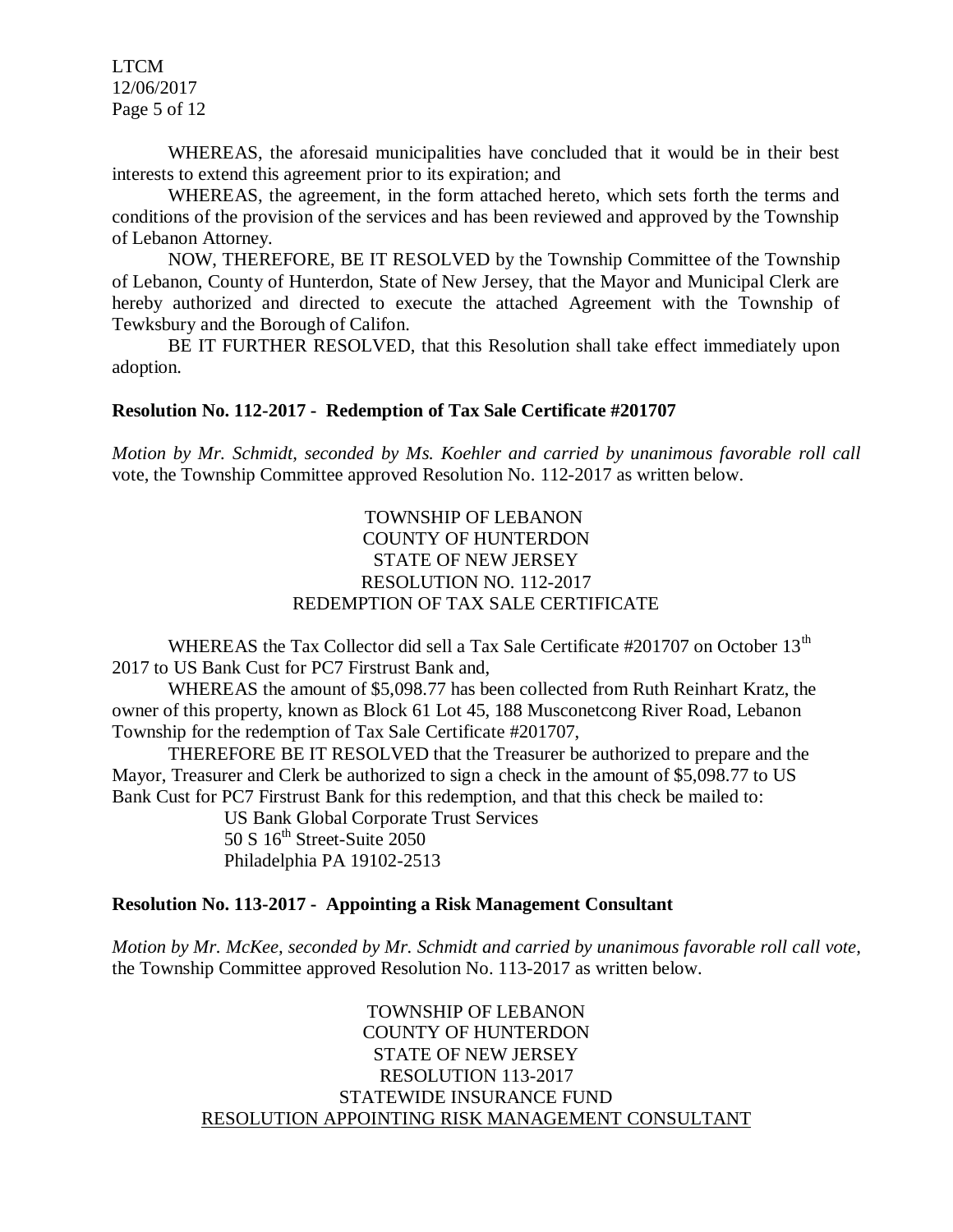LTCM 12/06/2017 Page 6 of 12

WHEREAS, the Township of Lebanon (hereinafter "LOCAL UNIT") has joined the Statewide Insurance Fund (hereinafter "FUND"), a joint insurance fund as defined in N.J.S.A. 40A:10-36 *et seq*.; and

WHEREAS, the Bylaws require participating members to appoint a Risk Management Consultant, as those positions are defined in the Bylaws, if requested to do so by the FUND; and

WHEREAS, the Local Unit has complied with relevant law with regard to the appointment of a Risk Management Consultant

WHEREAS, the FUND has requested its members to appoint individuals or entities to that position; and

NOW, THEREFORE, BE IT RESOLVED by the governing body of the Township of Lebanon, in the County of Hunterdon and State of New Jersey, as follows:

- 1. Township of Lebanon hereby appoints Groendyke Associates as its local Risk Management Consultant.
- 2. The Mayor, Township Clerk and Risk Management Consultant are hereby authorized to execute the Risk Management Consultant's Agreement for the fund year 2018 in the form attached hereto.

## **Resolution No. 114-2017 – Appointing a Fund Commissioner**

*Motion by Mr. Schmidt, seconded by Ms. Koehler and carried by unanimous favorable roll call*  vote, the Township Committee approved Resolution No. 114-2017 as written below.

## STATE OF NEW JERSEY COUNTY OF HUNTERDON TOWNSHIP OF LEBANON RESOLUTION NO. 114-2017 APPOINT FUND COMMISSIONER

WHEREAS, the Township of Lebanon (hereinafter "Local Unit") is a member of the Statewide Insurance fund (hereinafter "Fund"), a joint insurance fund as defined in N.J.S.A. 40A:10-36 *et seq*.; and

WHEREAS, the Fund's Bylaws require participating members to appoint a Fund Commissioner;

NOW, THEREFORE, BE IT RESOLVED by the governing body of the Township of Lebanon that Thomas McKee is hereby appointed as the Fund Commissioner for the Local Unit for the 2018 year; and

BE IT FURTHER RESOLVED that Karen Sandorse is hereby appointed as the Alternate Fund Commissioner for the Local Unit for the 2018 year; and

BE IT FURTHER RESOLVED that the Local Unit's Fund Commissioner is authorized and directed to execute all such documents as required by the Fund.

# **Resolution No. 115-2017 - DOT Grant – Guard Rail Project/Morris County Coop**

*Motion by Mr. Wunder, seconded by Mr. Schmidt and carried by unanimous favorable roll call*  vote, the Township Committee approved Resolution No. 115-2017 as written below.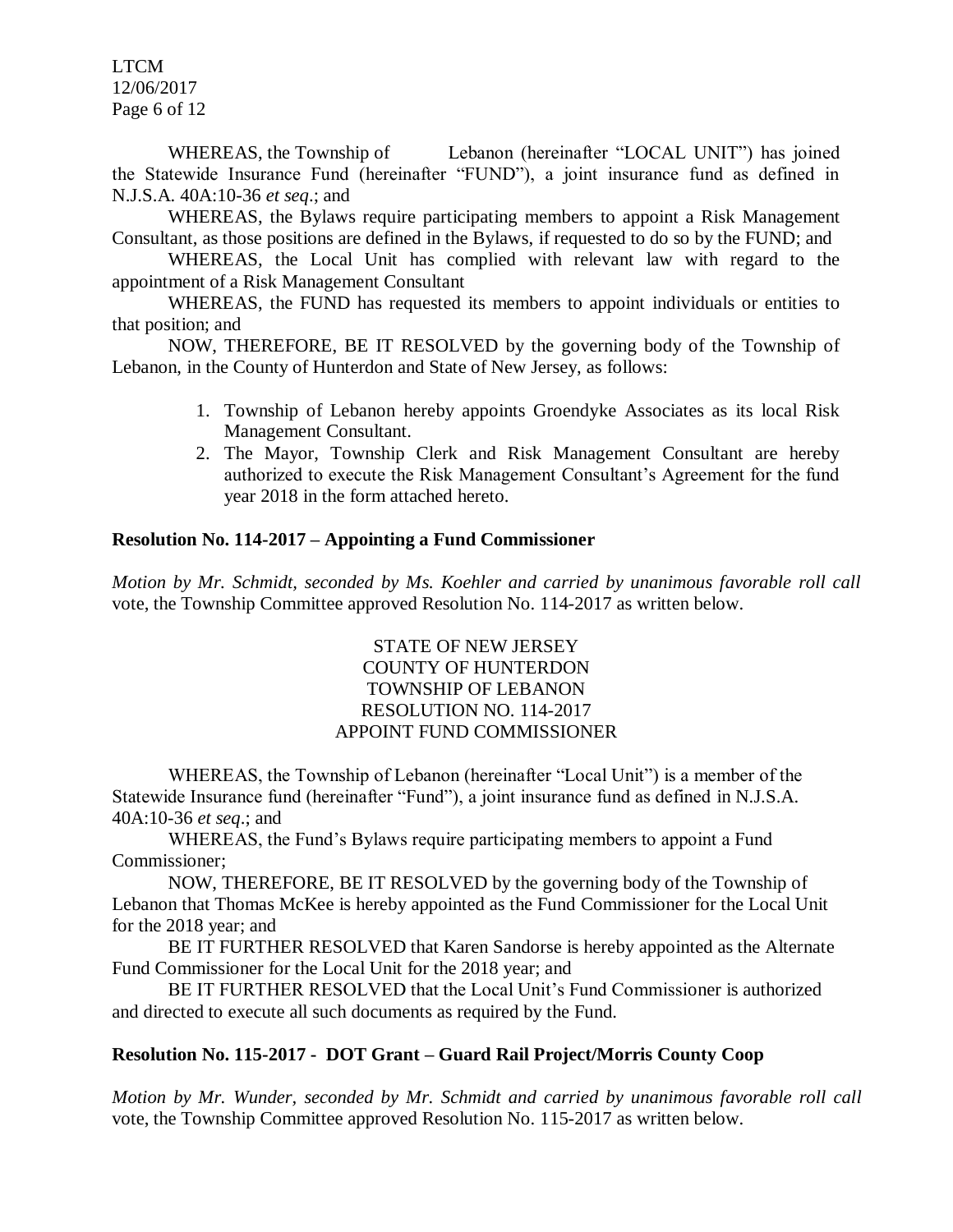LTCM 12/06/2017 Page 7 of 12

## NEW JERSEY DEPARTMENT OF TRANSPORTATION DIVISION OF LOCAL AID AND ECONOMIC DEVELOPMENT RECOMMENDATION OF AWARD STATE AID PROJECT LEBANON TOWNSHIP RESOLUTION NO. 115-2017

#### BE IT RESOLVED

| that $\frac{1}{\sqrt{1-\frac{1}{2}}\cdot\frac{1}{\sqrt{1-\frac{1}{2}}}}$                              | <b>Lebanon Township Committee</b>       |  |  |
|-------------------------------------------------------------------------------------------------------|-----------------------------------------|--|--|
| hereby recommends to the New Jersey Department of Transportation that the contract for                |                                         |  |  |
| PRO-2017-Hickory Run Road Guide Rail Replace-04428                                                    |                                         |  |  |
| (Name of Project)                                                                                     |                                         |  |  |
| in the                                                                                                | Township of Lebanon County of Hunterdon |  |  |
| (Name of Municipality)                                                                                |                                         |  |  |
| be awarded to _Road Safety Systems, LLC (via Morris County Cooperative Pricing Council)               |                                         |  |  |
| whose bid amounted to $\frac{1}{2}$ -77,972.00 ( <i>Based on Estimated Quantities</i> )<br>subject to |                                         |  |  |
|                                                                                                       | the approval of the Department.         |  |  |
|                                                                                                       |                                         |  |  |

That the presiding officer of this body be and is hereby directed to sign for and on its behalf the contract in the prescribed form for said construction.

### **OLD BUSINESS**

#### **DPW Garage Floor Bid Specifications**

Discussion was held on the timeframe in which to have the DPW Garage Floor project completed. The Committee agreed that work must begin 14 days after the Notice to Proceed and to complete the work 30 days. The requirement for a Performance Bond and a Maintenance Bond is to be removed from the Bid Packet.

*Motion by Mr. Wunder seconded by Mr. Schmidt and carried by unanimous favorable roll call*  vote, the Township Committee approved the bid specifications with the stipulation that work must begin 14 days after the Notice to Proceed and the work is to be complete within 30 days. The requirement for a Performance Bond and a Maintenance Bond is to be removed from the Bid Packet also.

*Motion by Mr. Schmidt seconded by Ms. Koehler and carried by unanimous favorable roll call*  vote*,* the Township Committee authorized the Bid Notice to be published on December 13, 2017, Pre-bid conference to be held on January 4, 2018 with Bid Opening being held on January 10, 2018.

#### **Park Committee Resignation Clarification**

*Motion by Ms. Koehler seconded by Mr. Wunder and carried by unanimous favorable roll call*  vote, the Township Committee accepted the clarification of Kirk Petrik's resignation from the Park Committee, effective December 31, 2017.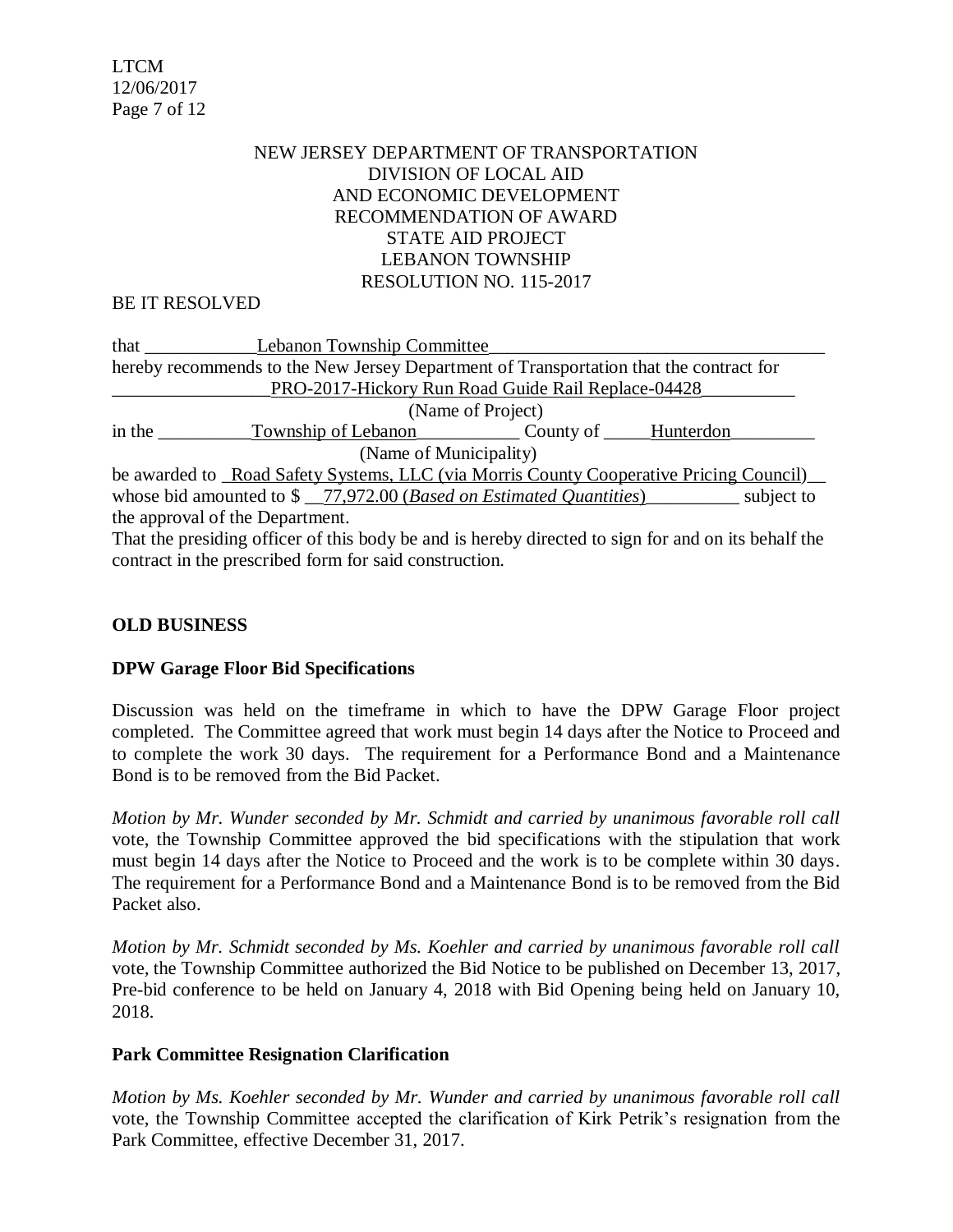LTCM 12/06/2017 Page 8 of 12

## **Meals on Wheels Request for Support**

*Motion by Mayor Laul seconded by Mr. Wunder and carried by unanimous favorable roll call*  vote, the Township Committee approved a contribution to be made to the Meals on Wheels of Hunterdon, Inc in the amount of \$500.00.

# **NJ Department of Agriculture – Gypsy Moth Egg Mass Survey**

Mayor Laul stated that he received a letter from the NJ Dept. of Agriculture regarding the Gypsy Moth Egg Mass Survey that they conducted in the Township. The survey concluded that the egg mass count is not that high so there is no need for spraying.

### **Police Station Improvements**

*Motion by Mayor Laul seconded by Ms. Koehler and carried by unanimous favorable roll call*  vote, the Township Committee approved Allstate Office Interiors to install new vinyl tiles, carpet at \$6,775.09 and hall way runners at \$796.17. Allstate Office Interiors is a State Contract Vendor, #81754.

## **OPEN SPACE**

Mr. Schmidt stated that the closing for 97 Red Mill is scheduled for December 15, 2017. The total price for the acquisition is \$134,200.

### **NEW BUSINESS**

### **Schedule 2018 Re-organization Meeting**

*Motion by Mr. Wunder, seconded by Ms. Koehler and carried by unanimous favorable roll call*  vote, the Township Committee scheduled the 2018 Reorganization meeting to be held on January 3, 2018 at 6:00 p.m.

### **Raffle Application – Voorhees Vikings Booster Club – Various Dates**

*Motion by Mr. Schmidt, seconded by Ms. Koehler and carried by unanimous favorable roll call*  vote, the Township Committee approved a Raffle License Application for the Voorhees Vikings Booster Club for events to be held on various dates.

### **Raffle Application – Voorhees Vikings Booster Club – February 22, 2018**

*Motion by Ms. Koehler, seconded by Mr. Schmidt and carried by unanimous favorable roll call*  vote, the Township Committee approved a Raffle License Application for the Voorhees Vikings Booster Club for events to be held on February 22, 2018.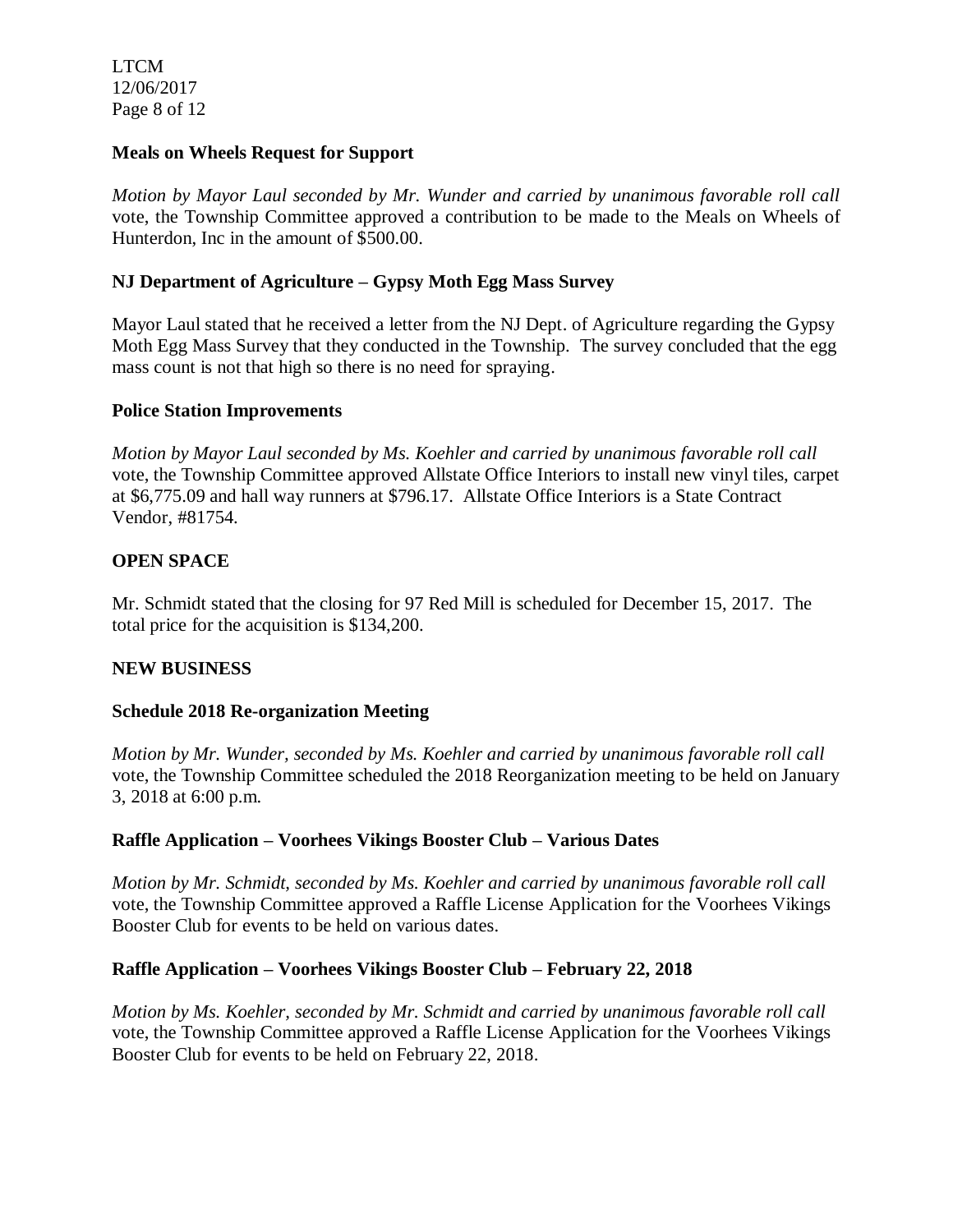LTCM 12/06/2017 Page 9 of 12

# **Raffle Application – High Bridge PTO – January 14, 2018**

*Motion by Mr. Wunder, seconded by Ms. Koehler and carried by unanimous favorable roll call*  vote*,* the Township Committee approved a Raffle License Application for the High Bridge PTO for an event to be held on January 14, 2018.

## **Board of Adjustment Retirement Letter – Lou Perry**

*Motion by Ms. Koehler, seconded by Mr. Schmidt and carried by unanimous favorable roll call*  vote*,* the Township Committee accepted the retirement of Lou Perry, from the Board of Adjustment, with regrets and much appreciation.

### **Sunesys – Request for Municipal Approval – Placement of a Fiber Optic Cable**

Mr. Bob Miklosi, of Sunesys, said that Sunesys is a Certified Public Utility in the State. Mr. Mikolsi said that Sunesys is expanding an ongoing project that they have with Hunterdon Health Care. Sunesys provides a direct service link to Hunterdon Health Care's buildings and facilities and they need to provide a service to a facility in Califon. A Fiber Optic Cable will need to be installed, from Route 31 to Califon, via Creger Road. The cable will run 1.9 miles in Lebanon Township and no new poles will be installed.

*Motion by Ms. Koehler, seconded by Mr. Schmidt and carried by unanimous favorable roll call*  vote, the Township Committee approved the Sunesys request for Municipal Approval for the placement of a Fiber Optic Cable in the Township Right of Way. The cable will run 1.9 miles on Creger Road in Lebanon Township.

### **GENERATOR REPAIR**

Mr. Schmidt informed the Committee that the Municipal Office generator needs servicing. The service will require that the electric be shut off for approximately 4 hours. The Committee discussed when the best time would be to have the work done.

*Motion by Ms. Koehler, seconded by Mr. McKee and carried by unanimous favorable roll call*  vote, the Township Committee approved the repair of the transfer switch, for the generator at the Municipal Office. The work is to be done on Saturday, December 9, 2017, with overtime costs for the DPW Manager and the vendor/electrician being authorized.

### **PRESENTATION OF VOUCHERS**

Committee Members provided a description of vouchers exceeding \$1000.00.

*Motion by Ms. Koehler, seconded by Mr. Schmidt and carried by favorable roll call vote, the* Township Committee approved the December 6, 2017 bill list, in amount of \$ 127,321.29.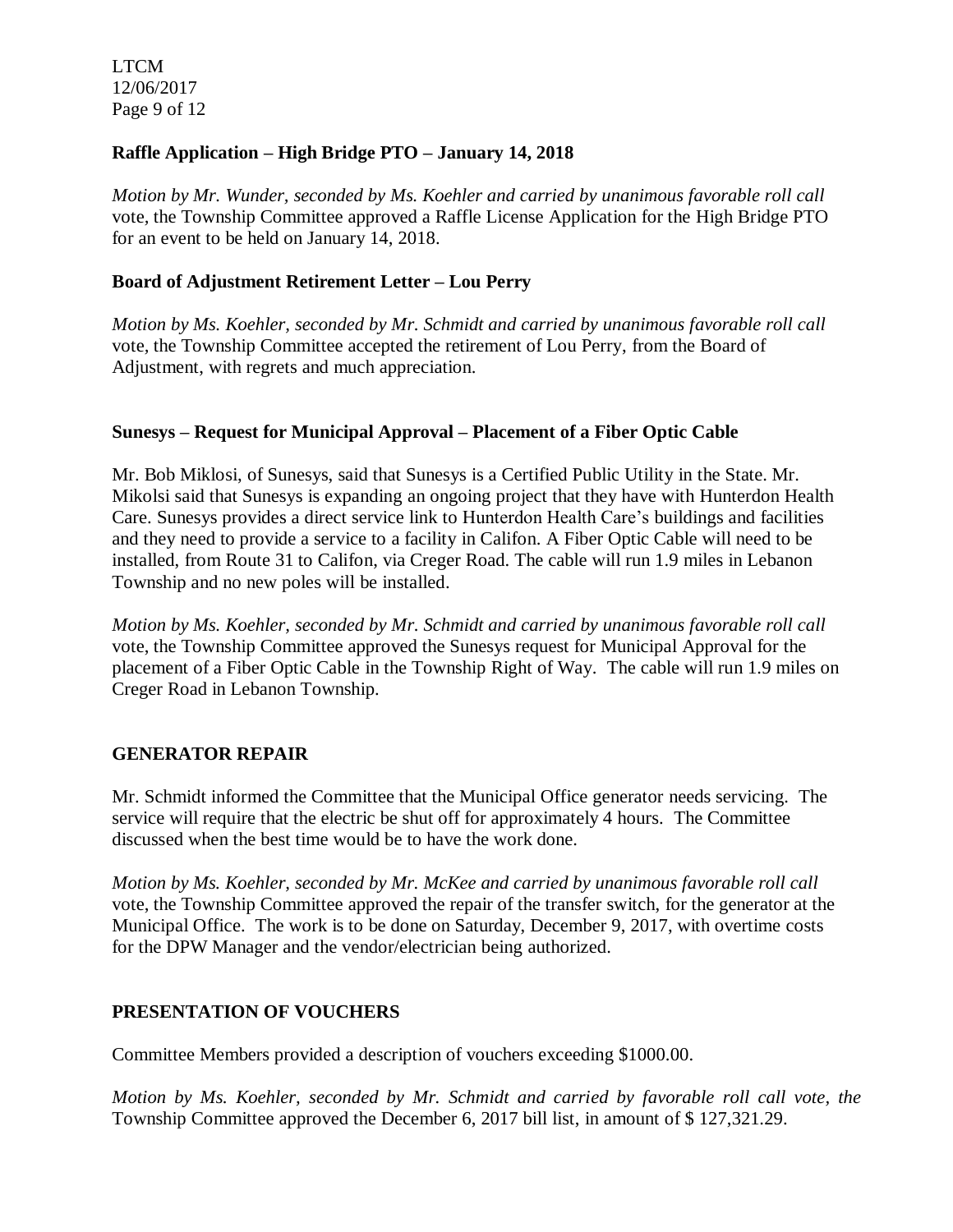LTCM 12/06/2017 Page 10 of 12

## **CORRESPONDENCE**

- a. LT Recreation October 5, 2017 Meeting Minutes
- b. LT EOSC September 18, 2017 Agenda and Minutes
- c. Responses to LT Resolution No. 95-2017 Opposing OPMA/OPRA Bills Stephen M. Sweeney – Senate President Joe Pennacchio – Senator Loretta Weinberg – Senator
- d. Gail Glashoff Memo 2018 Board of Adjustment Appointments

## **PUBLIC COMMENTS**

*Motion by Mr. Schmidt, seconded by Mr. Wunder and carried by unanimous favorable roll call vote,* the Township Committee opened the public comment portion of the meeting at 8:05 p.m.

Ms. Laurie Hoffman asked about the mold issue in the records room and questioned why the Police Department is being upgraded first. Ms. Hoffman asked if the money that is going to the Food Pantry was originally planned for the for Senior Center.

Boy Scout Logan Bevies of Mountain Top Road asked where the guardrails are going to be replaced on Hickory Run Road.

*Motion by Ms. Koehler, seconded by Mr. Schmidt and carried by unanimous favorable roll call* vote, the Township Committee closed the public comment portion of the meeting at 8:09 p.m.

### **EXECUTIVE SESSION**

### **Resolution No. 116-2017 –Executive Session**

*Motion by Ms. Koehler seconded by Mr. Wunder and carried by unanimous favorable roll call*  vote*,* the Township Committee approved Resolution No. 116-2017 and convened in executive session at 8:15 p.m.

#### **Action may be taken.**

## TOWNSHIP OF LEBANON COUNTY OF HUNTERDON STATE OF NEW JERSEY RESOLUTION NO. 116-2017 RESOLUTION AUTHORIZING EXECUTIVE SESSION

WHEREAS, the Open Public Meetings Act; *N.J.S.A.* 10:4-6 *et seq*., declares it to be the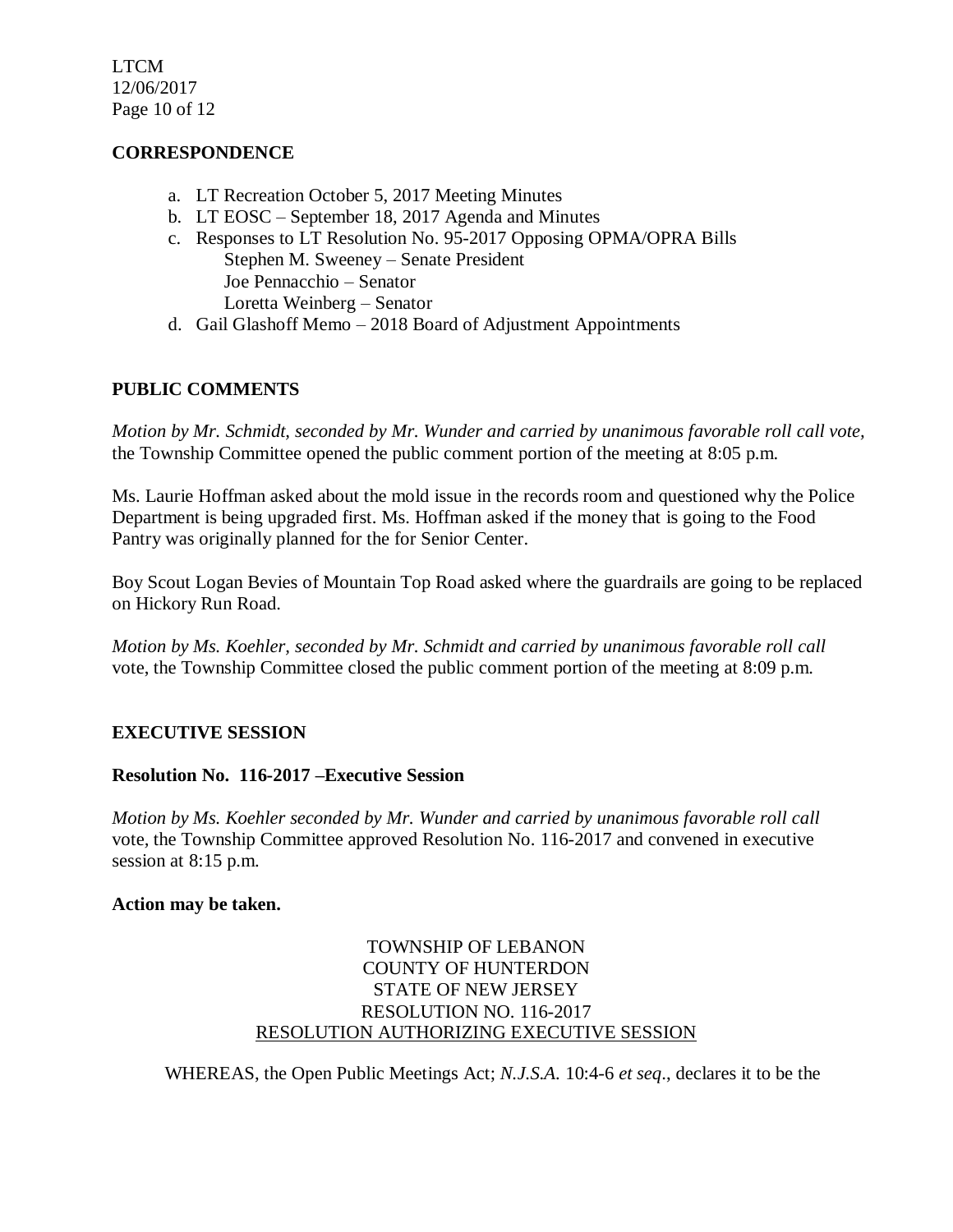LTCM 12/06/2017 Page 11 of 12

public policy of the State to insure the right of citizens to have adequate advance notice of and the right to attend meetings of public bodies at which business affecting the public is discussed or acted upon; and

WHEREAS, the Open Public Meetings Act also recognizes exceptions to the right of the public to attend portions of such meetings; and

 WHEREAS, the Mayor and Committee find it necessary to conduct an executive session closed to the public as permitted by the *N.J.S.A*. 40:4-12; and

 WHEREAS, the Mayor and Committee will reconvene in public session at the conclusion of the executive session;

 NOW, THEREFORE, BE IT RESOLVED by the Mayor and Committee of the Township of Lebanon, County of Hunterdon, State of New Jersey that they will conduct an executive session to discuss the following topic(s) as permitted by *N.J.S.A*. 40:4-12:

A matter which Federal Law, State Statute or Rule of Court requires be kept confidential or excluded from discussion in public (Provision relied upon:

\_\_\_\_\_\_A matter where the release of information would impair a right to receive funds from the federal government;

\_\_\_\_\_\_A matter whose disclosure would constitute an unwarranted invasion of individual privacy;

A collective bargaining agreement, or the terms and conditions thereof (Specify contract:

\_\_\_\_\_\_\_\_\_\_\_\_\_\_\_\_\_\_\_\_\_\_\_\_\_\_\_\_\_\_\_\_\_\_\_\_\_\_\_\_\_\_\_); A matter involving the purpose, lease or acquisition of real property with public funds, the setting of bank rates or investment of public funds where it could adversely affect the public interest if discussion of such matters were disclosed; Real Estate Acquisitions

Tactics and techniques utilized in protecting the safety and property of the public provided that their disclosure could impair such protection;

\_\_\_\_\_\_ Investigations of violations or possible violations of the law;

\_\_\_\_\_\_\_\_\_\_\_\_\_\_\_\_\_\_\_\_\_\_\_\_\_\_\_\_\_\_\_\_\_\_\_\_\_\_\_\_\_\_\_\_\_\_\_\_\_\_\_\_\_);

 Pending or anticipated litigation or contract negotiation in which the public body is or may become a party; (The general nature of the litigation or contract negotiations is**:** 

 Professional Service Contracts**.** The public disclosure of such information at this time would have a potentially negative impact on the municipality's position in the litigation or negotiation; therefore this information will be withheld until such time as the matter is concluded or the potential for negative impact no longer exists.

 Matters falling within the attorney-client privilege, to the extent that confidentiality is required in order for the attorney to exercise his or her ethical duties as a lawyer; (The general nature of the matter is:

OR the public disclosure of such information at this time would have a potentially negative impact on the municipality's position

with respect to the matter being discussed; therefore this information will be withheld until such time as the matter is concluded or the potential for negative impact no longer exists.*)*;

X Matters involving the employment, appointment, termination of employment, terms and conditions of employment, evaluation of the performance, promotion or disciplining of any specific prospective or current public officer or employee of the public body, where all